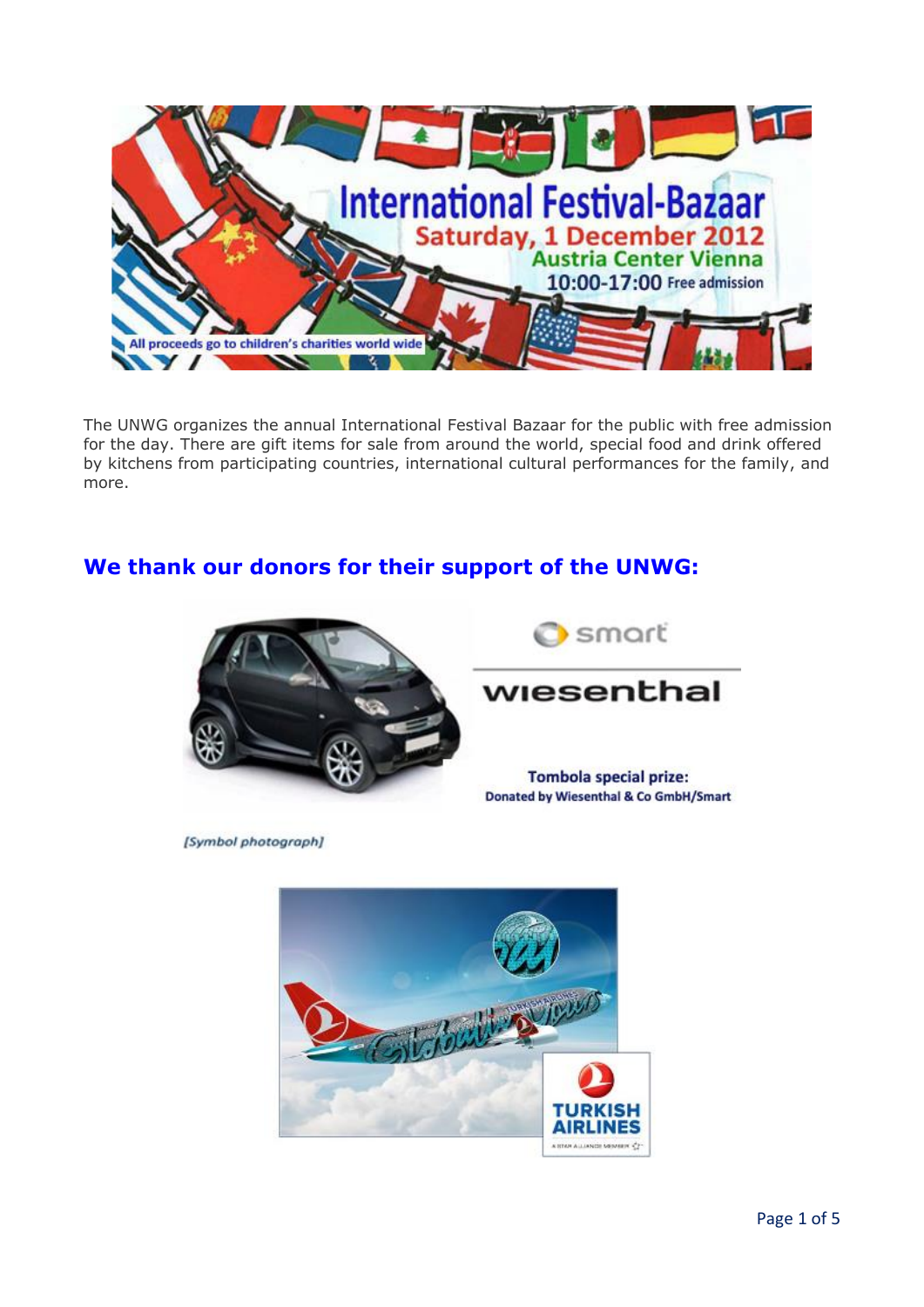## **Partner:**



Austria Center Vienna (ACV) has been a most supportive partners in our efforts to raise funds for children around the world.

# **Major donors:**



### **Donors:**

Aida Kavir Carpets APCOA Kika Art-Hotel Rachmaninov St Petersburg Kunsthistorisches Museum Ballons & Ballons **Ladies'** Club of St Petersburg Bank Austria/Creditanstalt Lanz Trachten Bauhaus **Le Meridien Wien** Baumax Leiner Baxter **Liska Fashion** Boehringer-Ingelheim Lobmeyr Bohmann Druck & Verlag Lusthaus Restaurant Broeselkeks Manner Bundy-Bundy Manuela Tuza – Physio – Beaktiv Chopard Marion Hutatelier Christin van Geuze **Markus Chloupek – Physio – Beaktiv** City of Vienna **Martin Salzmann – Physio – Beaktiv** Clarins and Nobil Mautner Markhof Cosmeticstudio3/Beauty Island Meiness GmbH D.R.Harris London, by Esbjerg Mitraco DDSG Blue Danube Nägele and Strubell Destille Nestle **Donauturm Restaurant NH Hotels GmbH**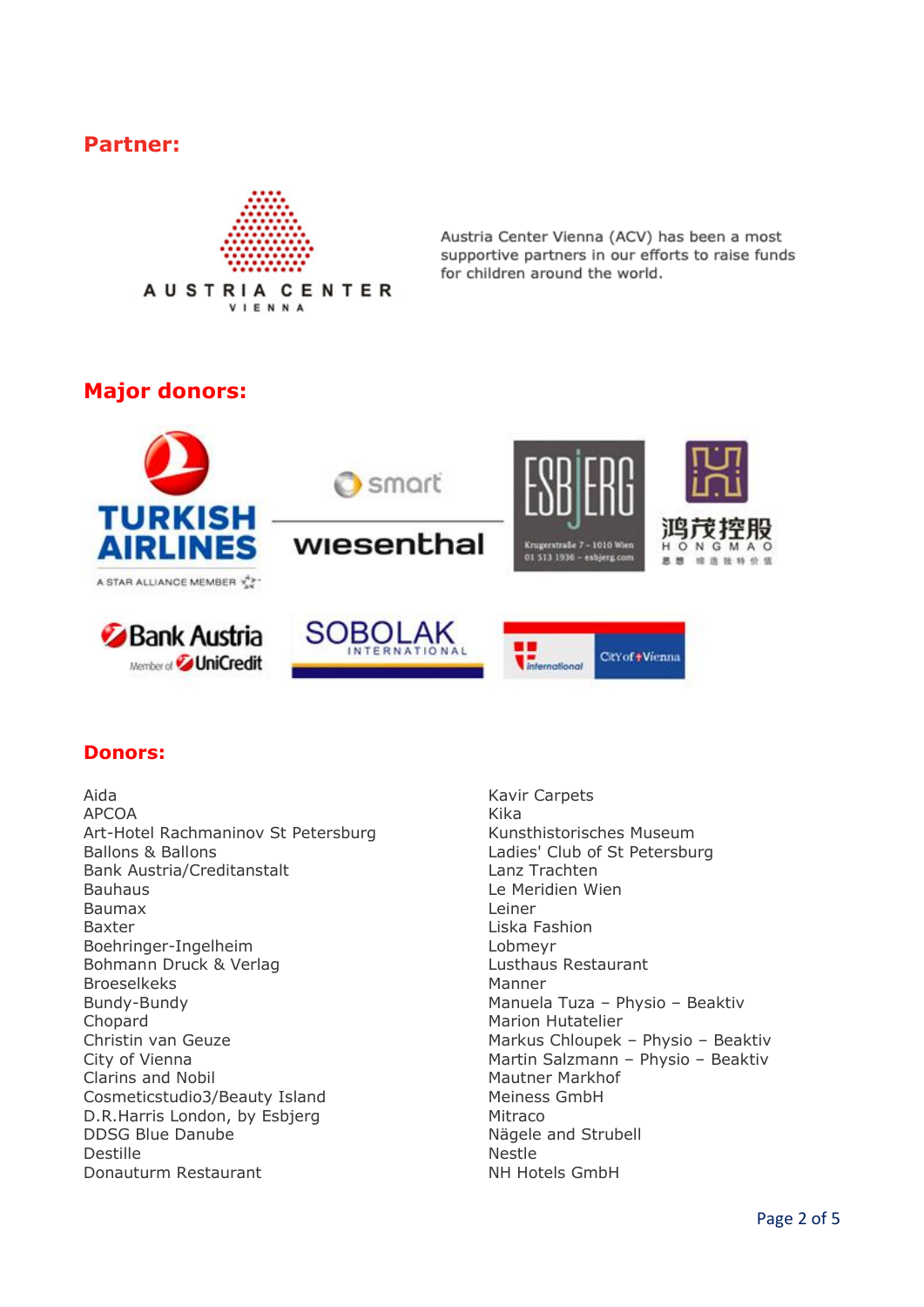Dorotheum Novartis Douglas Oldtimer Elite Tours Verkehrsbetriebs Österreichische Werkstätten Vienna's English Theatre **Piccini** Erik Esbjerg Esbjerg Walcher & Schönfeld GmbH Radisson SAS Hotel Vienna Estee Lauder **Rahimi & Rahimi & Rahimi & Rahimi** Flamm Fashion **Raiffeisen Bank** Frey Wille **Ramada Hotel & Suites** Gerstner Regina Hotel Gewista Werbegesllschaft GmbH Roggenhof Distillery Grand Hotel Europe St Petersbourg Salm Bräu Grand Hotel Trenčín, Slovakia Schönbrunner Tiergarten Griechenbeisl Schwäbische Jungfrau Haribo **Sichuan Restaurant** Harlan Swan – Physio – Beaktiv Sir Anthony Menswear Hongmao Holdings The Spa-salon Aristocrate, St Petersburg Hotel Ambassador Sport Eybl Hotel Baronka Bratislava Hotel Hilton Turkish Airlines Imperial Riding School Renaissance Vienna Hotel Vienna Explorer Hotel Intercontinental UNFCU Lindner Hotel am Belvedere Van Maria Baranga Unique Grand Hotel Mercure Biedermeier Voeslauer Hotel Park Inn by Radisson, Munich & Vienna Volksoper Wien Hotel Savannah, Znojmo Volkstheater Hotel Sofitel Vienna Stefansdom Wien Holding Hotel Sportalm in Kirchberg Wiesenthal&Co GmbH/Smart Ibis Hotel XXXLUTZ Irodion Greek Restaurant **Zikos Pelze** Kattus Sekt

### **National Goods:**

#### **Special products were on sale at the International Festival–Bazaar from:**

| Algeria             | Jordan     | Philippines                 |
|---------------------|------------|-----------------------------|
| Armenia             | Kazakhstan | Poland                      |
| Azerbaijan          | Kenya      | Qatar                       |
| <b>Belarus</b>      | Korea      | Saudi Arabia                |
| <b>Burkina Faso</b> | Kuwait     | Serbia                      |
| China               | Kyrgyzstan | South Africa                |
| Colombia            | Lebanon    | Sri Lanka                   |
| Egypt               | Libya      | Sudan                       |
| Ethiopia            | Luxembourg | Thailand                    |
| Hungary             | Malawi     | Tunisia                     |
| India               | Mongolia   | Turkey                      |
| Indonesia           | Morocco    | Ukraine                     |
| Iran                | Myanmar    | <b>United Arab Emirates</b> |
| Iraq                | Nepal      | United Kingdom              |
| Italy               | Norway     | Yemen                       |
| Japan               | Palestine  | Zambia                      |
|                     |            |                             |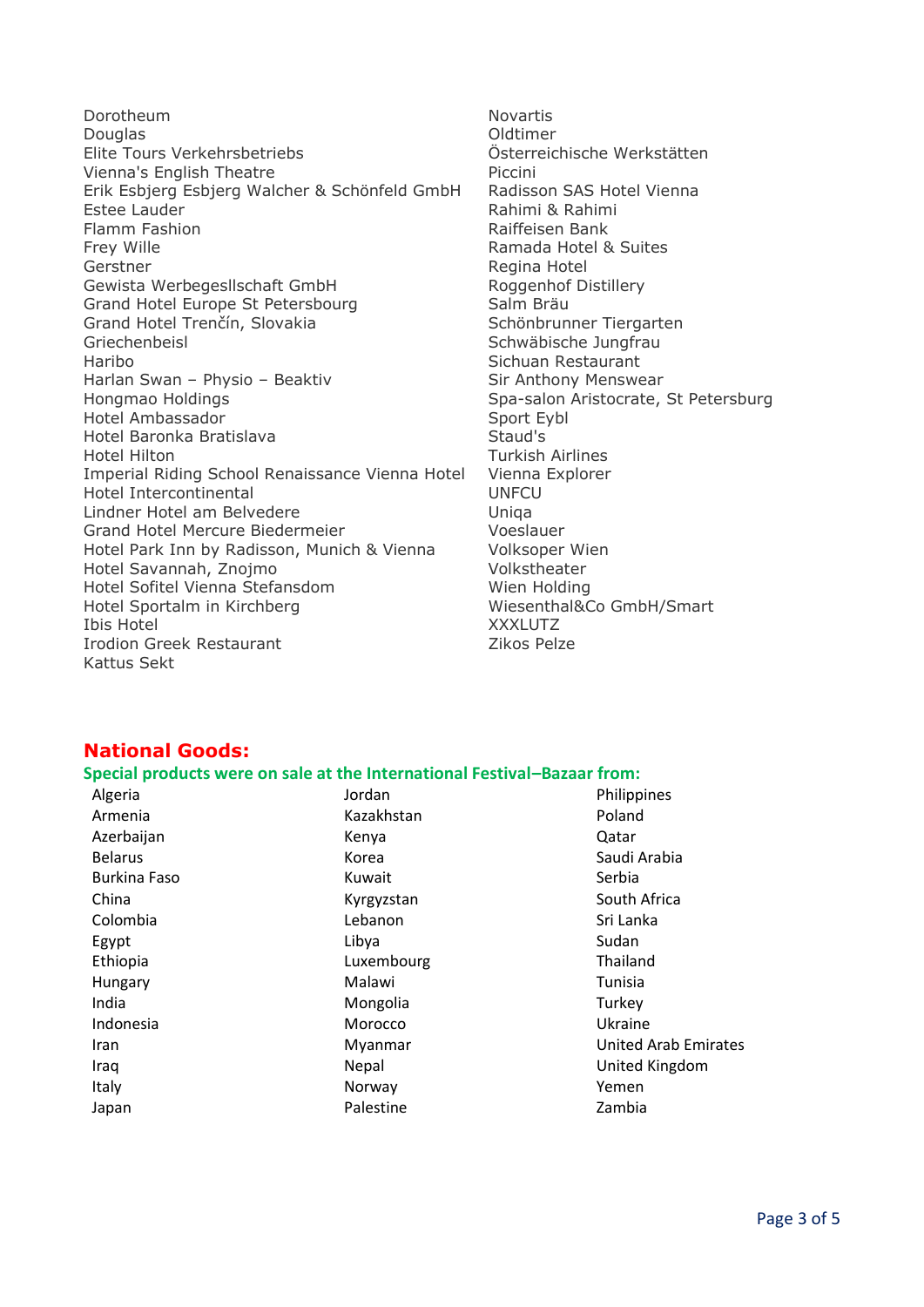### **Restaurant Stalls:**

**Members of UNWG, with support from their compatriots, offer food and drinks special to their home country:**

| Algeria                     | Indonesia      | Argentina       |
|-----------------------------|----------------|-----------------|
| Australia                   | Austria        | Azerbaijan      |
| Brazil                      | Canada,        | China           |
| Colombia,                   | Costa Rica,    | Cuba            |
| Cyprus                      | Czech Republic | Egypt           |
| Eritrea                     | France         | Germany         |
| Hungary                     | India          | Indonesia       |
| Iran Peru                   | Iraq           | <b>Italy</b>    |
| Japan                       | Jordan         | Kenya           |
| Korea                       | Kuwait         | Lebanon         |
| Libya                       | Malaysia       | Mexico          |
| Mongolia                    | Morocco        | Nepal           |
| New Zealand                 | Nigeria        | Oman            |
| Oman                        | Palestine      | Philippines     |
| Poland                      | Qatar          | Russia,         |
| Saudi Arabia,               | South Africa   | Sri Lanka,      |
| Sudan                       | Thailand       | The Netherlands |
| Tunisia                     | Turkey         | U.S.A.          |
| <b>United Arab Emirates</b> | United Kingdom | Venezuela       |
| Vietnam                     | Yemen          |                 |
|                             |                |                 |

### **Other Charitable Organizations:**

**In support of other non-profit organizations working to help children, we invite them to join us:**

Aids Hilfe Wien Asyl in Not Annemarie Imhof – Komitee des Wiener Hilfswerk Austrian Burma Center Behindertenhilfe Klosterneuburg Kindersozialhilfe AFESIP Fair Fashion (AFF) – Cambodia Helping Hands Family- Uganda Jugend am Werk Kenia Kinder-Helping Hands Creatte –India Lebenswelt Schenkenfelden Children Planet Österreichische Gesellschaft für Muskelkranke Österreichische Hilfswerk für Taubblinde und hochgradig Hör- und Sehbehinderte (ÖHTB) Österreichische Rett Syndrom Gesellschaft United Nations Children's Fund (UNICEF) Verein Wobes Verein "Selbsthilfegruppe Pfaegefamilien Wiener Sozialdienste WISO Rheumalis Shaolin Cultural Center, Austria VIC-CCA